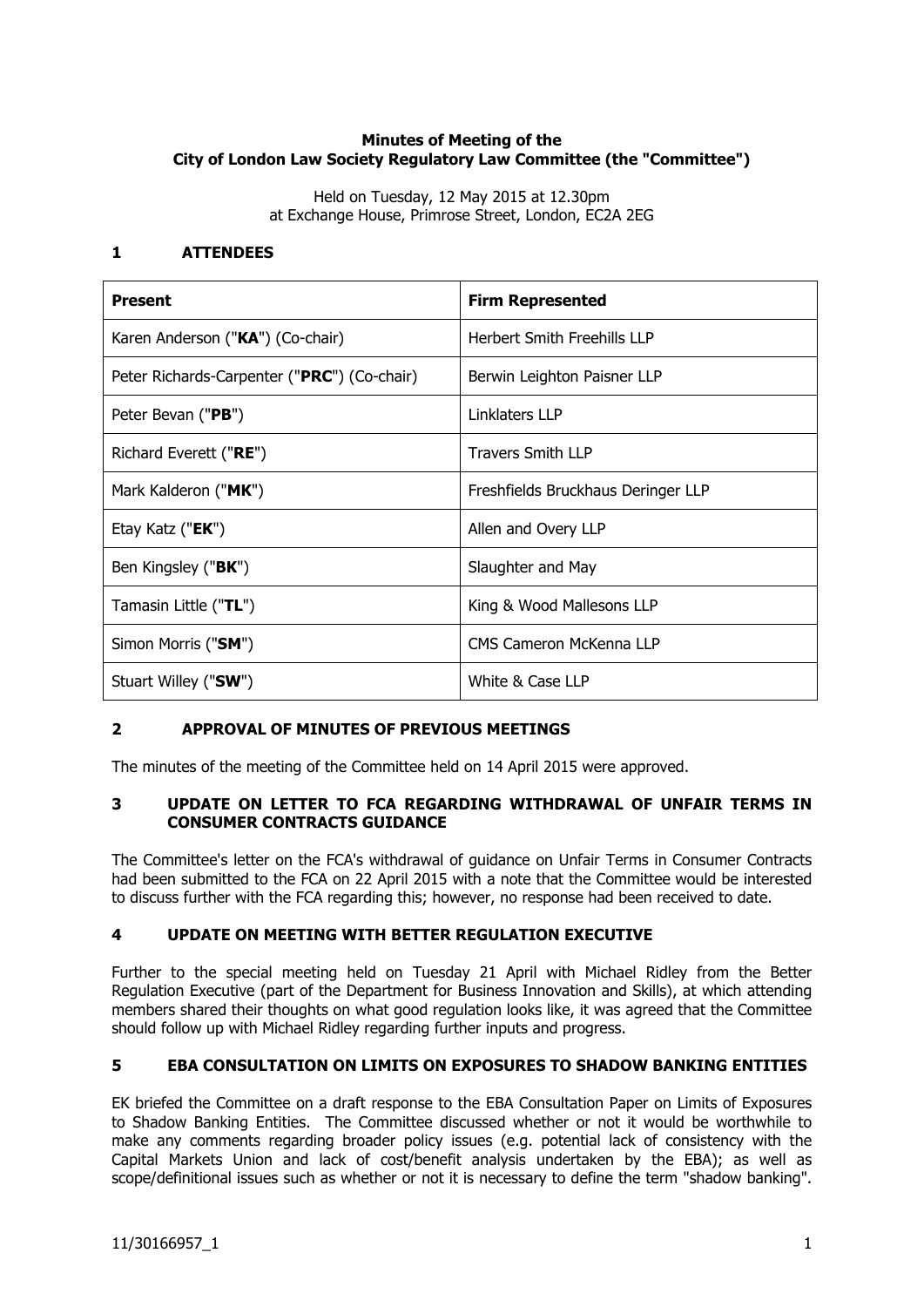In that regard, the Committee discussed alternative approaches such as focusing on specific entities and activities which are a narrower subset within shadow banking. It was agreed that EK would update the draft response to reflect the points discussed and that Committee members would send any additional thoughts on this to him. It was noted that EK would attend the EBA public hearing on 18 May 2015.

## **6 FCA GUIDANCE: ASSET MANAGEMENT FIRMS AND THE RISK OF MARKET ABUSE (TR 15/1)**

The Committee discussed a discrete point regarding the FCA's feedback on its thematic work "Asset management firms and the risk of market abuse" (TR 15/1), regarding whether a good practice example provided in the paper suggested that a legal person's intention to trade could make it an insider, notwithstanding the "own intention" defence. The Committee agreed that the example could be better worded but that the general point was that inside information must be handled properly.

### **7 EBA: CRD IV CONSULTATION ON DRAFT GUIDELINES ON SOUND REMUNERATION POLICIES**

RE and SW updated the Committee on discussions with the PRA and the FCA regarding the EBA's proposed approach to proportionality issues. It was noted that the regulators had invited the Committee to share its draft response on the consultation paper with them. The Committee had formally requested the Commission's opinion (/letter) to the EBA on proportionality.

MK briefed the Committee on a draft response on certain technical employment aspects of the consultation.

It was agreed that Committee members would send any comments on proportionality to RE and SW, and on the employment points to MK.

# **8 OTHER CONSULTATIONS TO WHICH THE COMMITTEE MAY WISH TO RESPOND**

The Committee discussed other papers currently open for consultation to decide whether there were any legal points of uncertainty on which the Committee may wish to respond.

### HMT Consultation on MiFID II Transposition: Power to remove board members

The paper proposes to give the regulators a new power to remove board members, separate from its existing powers in relation to approved persons (which include the ability to withdraw their approval to a person performing a controlled function). The Committee discussed whether the proposed new power was necessary in view of the existing mechanisms available to the regulators (e.g. to impose requirements or through an urgent variation of permission). Further consideration would be given to whether the Committee wished to respond on this point.

### Issues in relation to the implications of the FCA consultation on MiFID II (DP 15/3)

Proposals in the paper regarding gold-plating in relation to insurance-based products, the application of new inducement standards to restricted advice, and the inability of direct offer financial promotions to meet the appropriateness test were considered. It was decided however that these did not raise significant points of legal uncertainty on which the Committee would wish to respond at this time.

### **6 AOB**

### PRA/FCA co-operation

A point was raised whether there was a requirement for the PRA and FCA to report on how well they are co-operating with each other. SM agreed to look at this point. It was decided that all members would give some thought to any useful/illustrative examples of issues in coordination or potentially